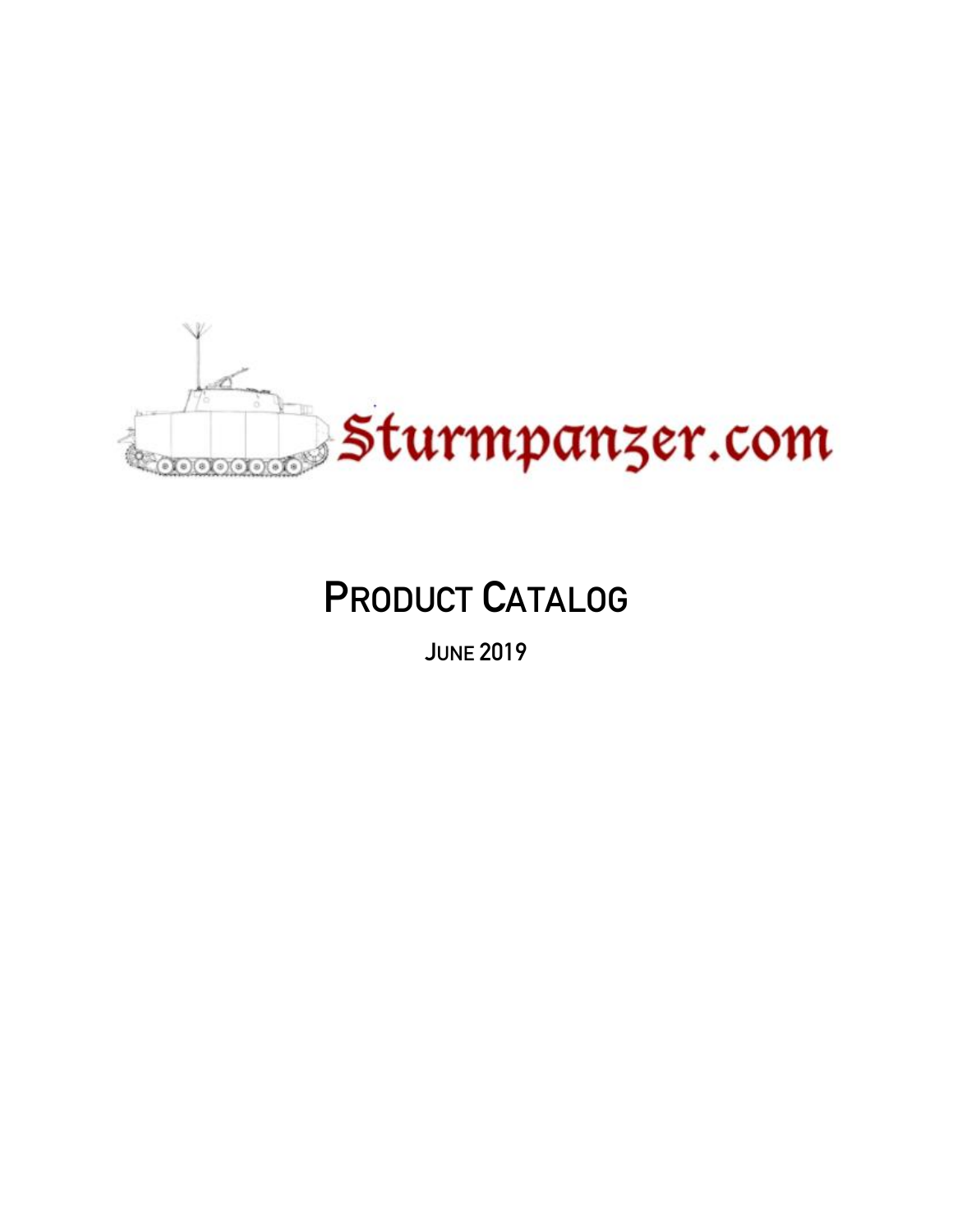

# PRODUCT CATALOG

#### TABLE OF CONTENTS

This is a catalog of document products that Sturmpanzer.com provides for sale at the Sturmpanzer.co[m Store.](http://sturmpanzer.com/store/store.aspx) The documents are copies of original German Army documents from the Second World War. Most of the documents relate to unit organization whether generic tables of organization or documents of a specific units organization or status.

It is our hope that you will find the documents useful to your research.

For questions, to provide feedback or report product issues please contact us here: [info@Sturmpanzer.com](mailto:info@Sturmpanzer.com?subject=Sturmpanzer%20Product%20Inquiry) 



#### 25% off with a shopping cart total of \$20.00 or more

(Discount will be automatically applied)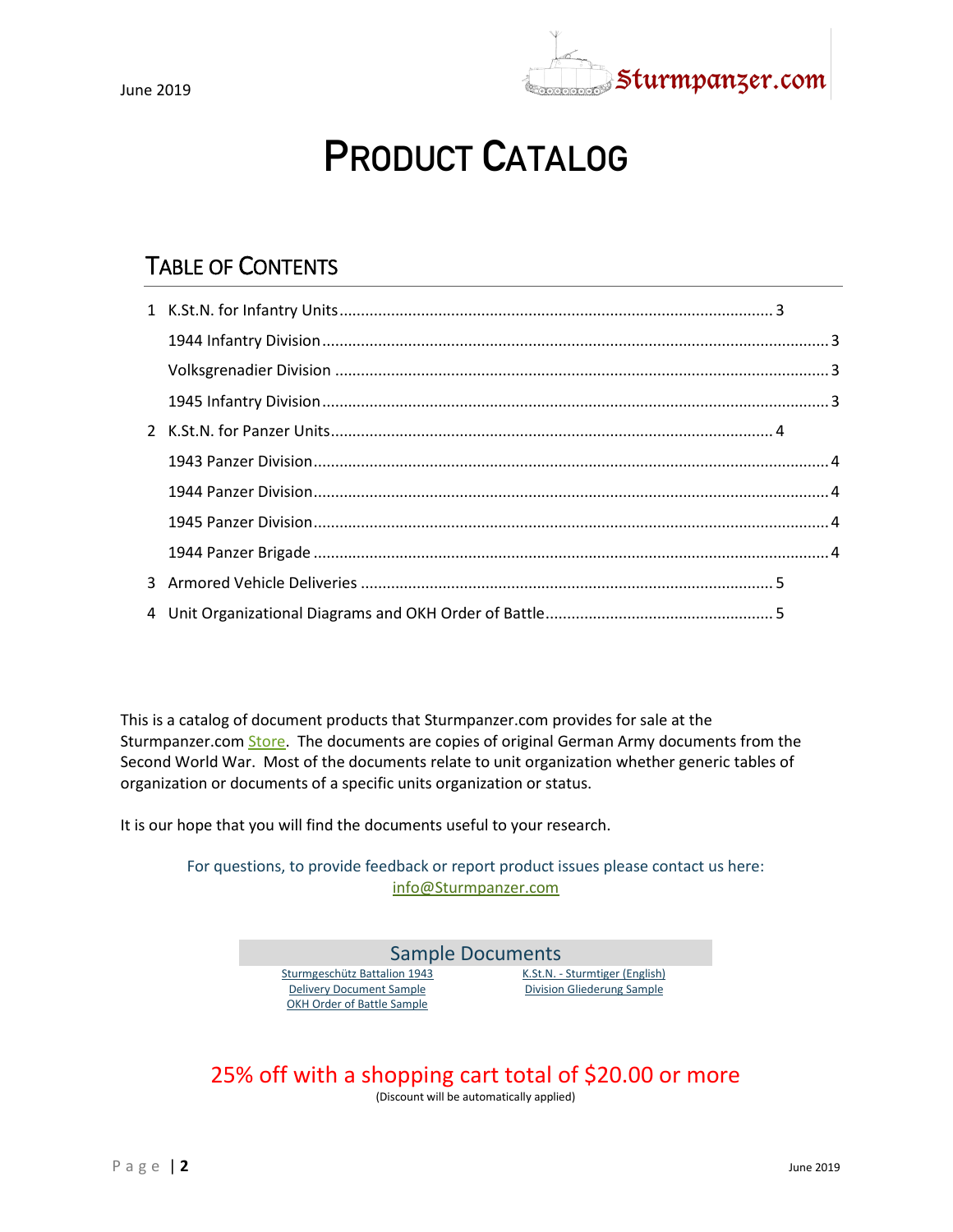

### <span id="page-2-0"></span>1 K.ST.N. FOR INFANTRY UNITS

These are K.St.N. sets for the 1944, 1945 and Volksgrenadier infantry divisions. The 1944 version is complete with the Volksgrenadier only missing the supply units. The 1945 version is lacking the supply troops as well as the signals battalion. The supply troops for the VDG and the ID.45 are the same with only two exceptions. Some of the K.St.N. sets are shared across the different division types, such as the division HQ units and the Anti-Tank Battalion. This [comparison tip sheet](http://downloads.sturmpanzer.com/Documents/KStN/ID_comparison_Tip_Sheet.pdf) shows how the K.St.N. compare across the infantry division types.

<span id="page-2-2"></span><span id="page-2-1"></span>

|                                                     | <b>K.St.N. Set Description</b>                                | No. K.St.N.    | Pages          | Price \$ |
|-----------------------------------------------------|---------------------------------------------------------------|----------------|----------------|----------|
| <b>1944 INFANTRY DIVISION</b>                       | Division Headquarters Units (ID.44, VGD & ID.45)              | 3              | 10             | 1.50     |
|                                                     | Infantry Regiment ID.44                                       | 9              | 27             | 4.05     |
| <b>Reference Documents</b>                          | Division Fusilier Battalion ID.44                             | 4              | 18             | 2.70     |
|                                                     | Anti-Tank Battalion ID.44 (ID.44, VGD & ID.45)                | 5              | 23             | 3.45     |
| ID.44 K.St.N. List                                  | Artillery Regiment ID.44                                      | 3              | 20             | 3.00     |
| <b>ID.44 Organization Diagram</b>                   | <b>Engineer Battalion ID.44</b>                               | 3              | 12             | 2.00     |
| ID.44 Personnel Strength                            | Signals Battalion ID.44 (ID.44 & VGD)                         | 4              | 15             | 2.25     |
| Inf. Gliederung Tip Sheet                           | Field Replacement Battalion ID.44 (ID.44, VGD & ID.45)        | 1              | 5              | 1.50     |
|                                                     | Supply Regiment - Admin Section                               | 4              | 9              | 2.00     |
|                                                     | Supply Regiment - Supply Section                              | 4              | 12             | 2.00     |
|                                                     | Supply Regiment - Medical Section                             | 3              | 15             | 2.25     |
| <b>VISIT STORE FOR DETAILS</b>                      | Supply Regiment - Misc. Units                                 | $\overline{3}$ | 10             | 2.00     |
|                                                     | K.St.N. Set Description                                       | No. K.St.N.    | Pages          | Price    |
| <b>VOLKSGRENADIER DIVISION</b>                      | Division Headquarters Units (ID.44, VGD & ID.45)              | 3              | 10             | 1.50     |
|                                                     | Anti-Tank Battalion ID.44 (ID.44, VGD & ID.45)                | 5              | 23             | 3.45     |
| <b>Reference Documents</b>                          | Signals Battalion ID.44 (ID.44 & VGD)                         | 4              | 15             | 2.25     |
|                                                     | Field Replacement Battalion ID.44 (ID.44, VGD & ID.45)        | $\mathbf{1}$   | 5              | 1.50     |
| VGD K.St.N. List<br><b>VGD Organization Diagram</b> | <b>Volksgrenadier Division Pack</b>                           |                |                | 9.99     |
| <b>VGD Personnel Strength</b>                       | Infantry Regiment VGD                                         | 9              | 30             |          |
| Inf. Gliederung Tip Sheet                           | Division Fusilier Company VGD<br>$\overline{\phantom{a}}$     | $\mathbf{1}$   | 6              |          |
|                                                     | Artillery Regiment VGD                                        | $\overline{4}$ | 21             |          |
| <b>VISIT STORE FOR DETAILS</b>                      | <b>Engineer Battalion VGD</b>                                 | $\overline{2}$ | $\overline{7}$ |          |
|                                                     | Division Combat School                                        | $\mathbf{1}$   | 4              |          |
|                                                     | K.St.N. Set Description                                       | No. K.St.N.    | Pages          | Price    |
| <b>1945 INFANTRY DIVISION</b>                       | Division Headquarters Units (ID.44, VGD & ID.45)              | 3              | 10             | 1.50     |
|                                                     | Anti-Tank Battalion ID.44 (ID.44, VGD & ID.45)                | 5              | 23             | 6.30     |
| <b>Reference Documents</b>                          | Grenadier Escort Platoon (recreated K.St.N.)                  | $\mathbf{1}$   | 3              | Free     |
| ID.45 K.St.N. List                                  | Field Replacement Battalion ID.44 (ID.44, VGD & ID.45)        | $\mathbf{1}$   | 5              | 1.50     |
| <b>ID.45 Organization Diagram</b>                   | Infantry Division 1945 Pack                                   |                |                | 9.99     |
| <b>ID.45 Personnel Strength</b>                     | Infantry Regiment ID.45<br>$\overline{\phantom{a}}$           | 7              | 21             |          |
| Inf. Gliederung Tip Sheet                           | Division Fusilier Battalion ID.45<br>$\overline{\phantom{a}}$ | 3              | 12             |          |
| <b>VISIT STORE FOR DETAILS</b>                      | Artillery Regiment ID.45                                      | 5              | 28             |          |
|                                                     | <b>Engineer Battalion ID.45</b>                               | 3              | 10             |          |

<span id="page-2-3"></span>

|                                | K.St.N. Set Description   | No. K.St.N. | Pages | Price \$ |
|--------------------------------|---------------------------|-------------|-------|----------|
| <b>MISCELLANEOUS K.ST.N.</b>   | Panzerzerstörer Battalion |             | 9     | 2.25     |
|                                | M.G. Ski Regiment         |             | 34    | 4.50     |
|                                | Radfahr-Jäger-Brigade     | 13          | 43    | 6.00     |
| <b>Reference Documents</b>     |                           |             |       |          |
|                                |                           |             |       |          |
|                                |                           |             |       |          |
| <b>VISIT STORE FOR DETAILS</b> |                           |             |       |          |
|                                |                           |             |       |          |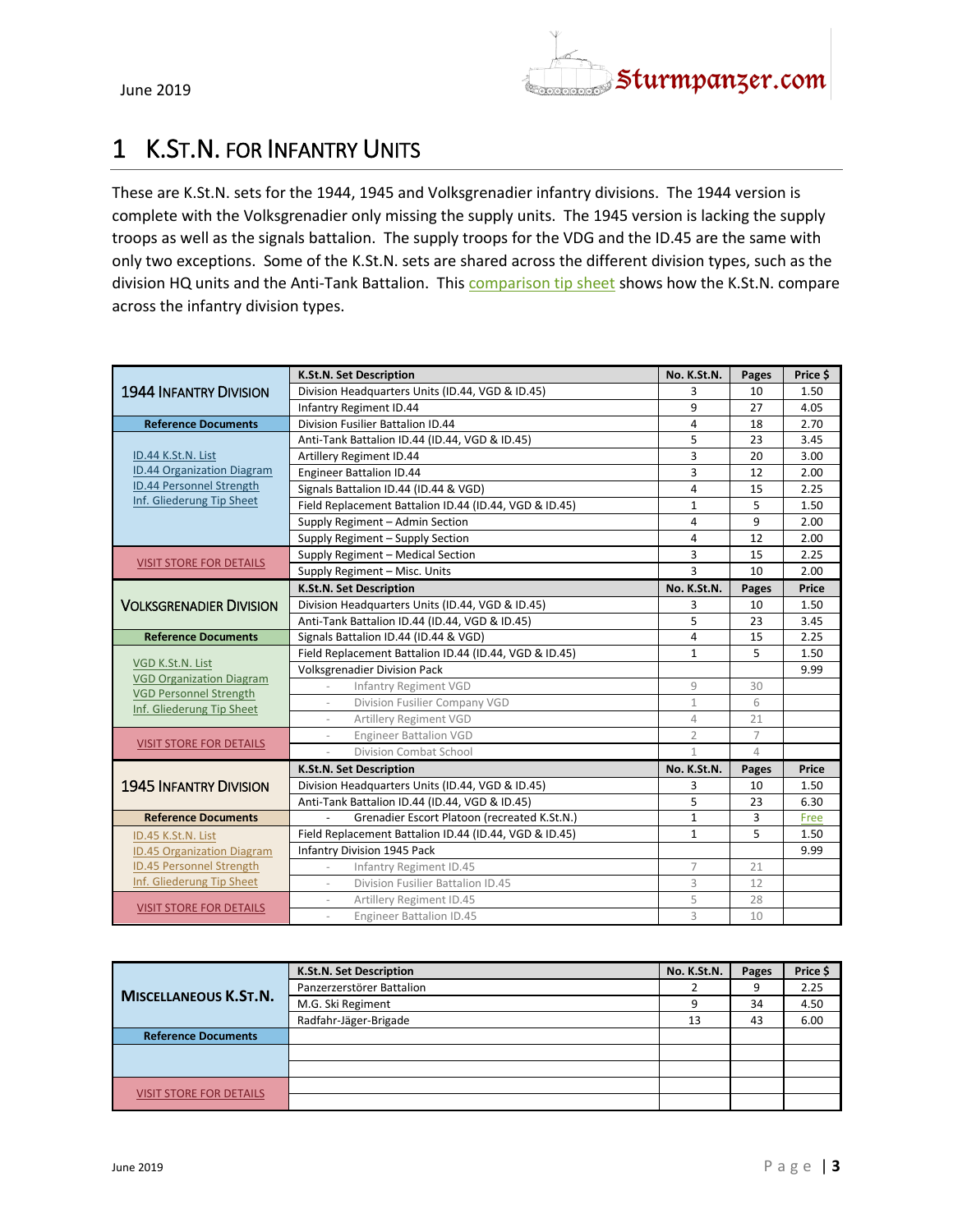

## <span id="page-3-0"></span>2 K.ST.N. FOR PANZER UNITS

For the panzer divisions we have sets for the 1944 and 1945 types. The 1944 panzer division almost complete lacking only signals, anti-aircraft and supply units. The 1945 type is much more abbreviated but the most significant combat units are available. The Panzer Brigade though not strictly a division has been included as relevant.

<span id="page-3-2"></span><span id="page-3-1"></span>

|                                | K.St.N. Set Description (these are recreated documents) | No. K.St.N.    | Pages | Price \$ |
|--------------------------------|---------------------------------------------------------|----------------|-------|----------|
| <b>1943 PANZER DIVISION</b>    | Panzergrenadier Regiment (Regimental Units only)        | 6              | 24    | 6.00     |
|                                | Panzergrenadier Battalion (armored)                     | $\overline{7}$ | 14    | 3.50     |
| <b>Reference Documents</b>     | Panzergrenadier Battalion (motorized)                   | $\overline{7}$ | 14    | 3.50     |
|                                | Reconnaissance Battalion (motorized)                    | 11             | 25    | 6.50     |
|                                | Panzer Regiment                                         | $\overline{7}$ | 29    | 7.00     |
|                                | <b>Artillery Regiment</b>                               | 12             | 43    | 6.00     |
| <b>VISIT STORE FOR DETAILS</b> | <b>Engineer Battalion</b><br><b>NEW</b>                 | 8              | 22    | 4.75     |
|                                |                                                         |                |       |          |
|                                | K.St.N. Set Description                                 | No. K.St.N.    | Pages | Price \$ |
| <b>1944 PANZER DIVISION</b>    | Panzergrenadier Regiment (Regimental Units only)        | 4              | 37    | 5.25     |
|                                | Panzergrenadier Battalion (armored)                     | 6              | 21    | 2.85     |
| <b>Reference Documents</b>     | Panzergrenadier Battalion (motorized)                   | 6              | 20    | 2.70     |
|                                | Panzer Regiment                                         | 8              | 39    | 5.55     |
| PD.44 K.St.N. List & Glied.    | <b>Armored Anti-Tank Battalion</b>                      | 4              | 20    | 2.70     |
|                                | Armored Reconnaissance Battalion                        | 9              | 35    | 4.95     |
| <b>VISIT STORE FOR DETAILS</b> | Armored Artillery Regiment                              | 5              | 30    | 4.20     |
|                                | Armored Engineer Battalion                              | 4              | 19    | 2.55     |
|                                | K.St.N. Set Description                                 | No. K.St.N.    | Pages | Price    |
| <b>1945 PANZER DIVISION</b>    | Panzergrenadier Regiment (Entire Regiment)              | 9              | 35    | 5.25     |
|                                | Panzer Regiment                                         | 10             | 44    | 6.60     |
| <b>Reference Documents</b>     | <b>Armored Anti-Tank Battalion</b>                      | 5              | 17    | 2.55     |
| PD.45 K.St.N. List             | Armored Reconnaissance Battalion                        | 4              | 18    | 2.70     |
| <b>VISIT STORE FOR DETAILS</b> |                                                         |                |       |          |
|                                |                                                         |                |       |          |
| <b>1944 PANZER BRIGADE</b>     | K.St.N. Set Description                                 | No. K.St.N.    | Pages | Price    |
|                                | Panzer Brigade 1944 (full set)                          | 14             | 64    | 9.99     |
| <b>VISIT STORE FOR DETAILS</b> |                                                         |                |       |          |
|                                |                                                         |                |       |          |

<span id="page-3-4"></span><span id="page-3-3"></span>

|                                | K.St.N. Set Description                                       |            | No. K.St.N. | Pages | Price \$    |
|--------------------------------|---------------------------------------------------------------|------------|-------------|-------|-------------|
|                                | Sturmgeschutz Battalion 1943                                  |            | 3           | 11    | <b>Free</b> |
| <b>MISCELLANEOUS UNITS</b>     | Armored Assault Mortar Company "Tiger" (Sturmtiger) - English |            |             | 6     | <b>Free</b> |
|                                | Funklenkpanzer Battalion 1944                                 |            |             | 18    | 3.50        |
| <b>Reference Documents</b>     | Heavy Tank Destroyer Battalion [Hornisse]                     |            | 3           | 14    | 3.50        |
|                                | Heavy Tank Destroyer Battalion [Jagdpanther]                  |            | 6           | 28    | 4.50        |
|                                | Panzerjägerabteilung Tiger (P) [Ferdinand]                    |            | 4           | 21    | 3.50        |
|                                | Sturmgeschütz Brigade 1944 with Escort Batteries              |            | 6           | 20    | 3.80        |
|                                | Heer Pionier Brigade                                          | <b>NEW</b> | 4           | 14    | 2.50        |
|                                | <b>Pionier Sturm Battalion</b>                                | <b>NEW</b> | 5           | 21    | 3.50        |
|                                | Panzer Brigade 1944 (full set)                                |            | 14          | 64    | 9.99        |
| <b>VISIT STORE FOR DETAILS</b> |                                                               |            |             |       |             |